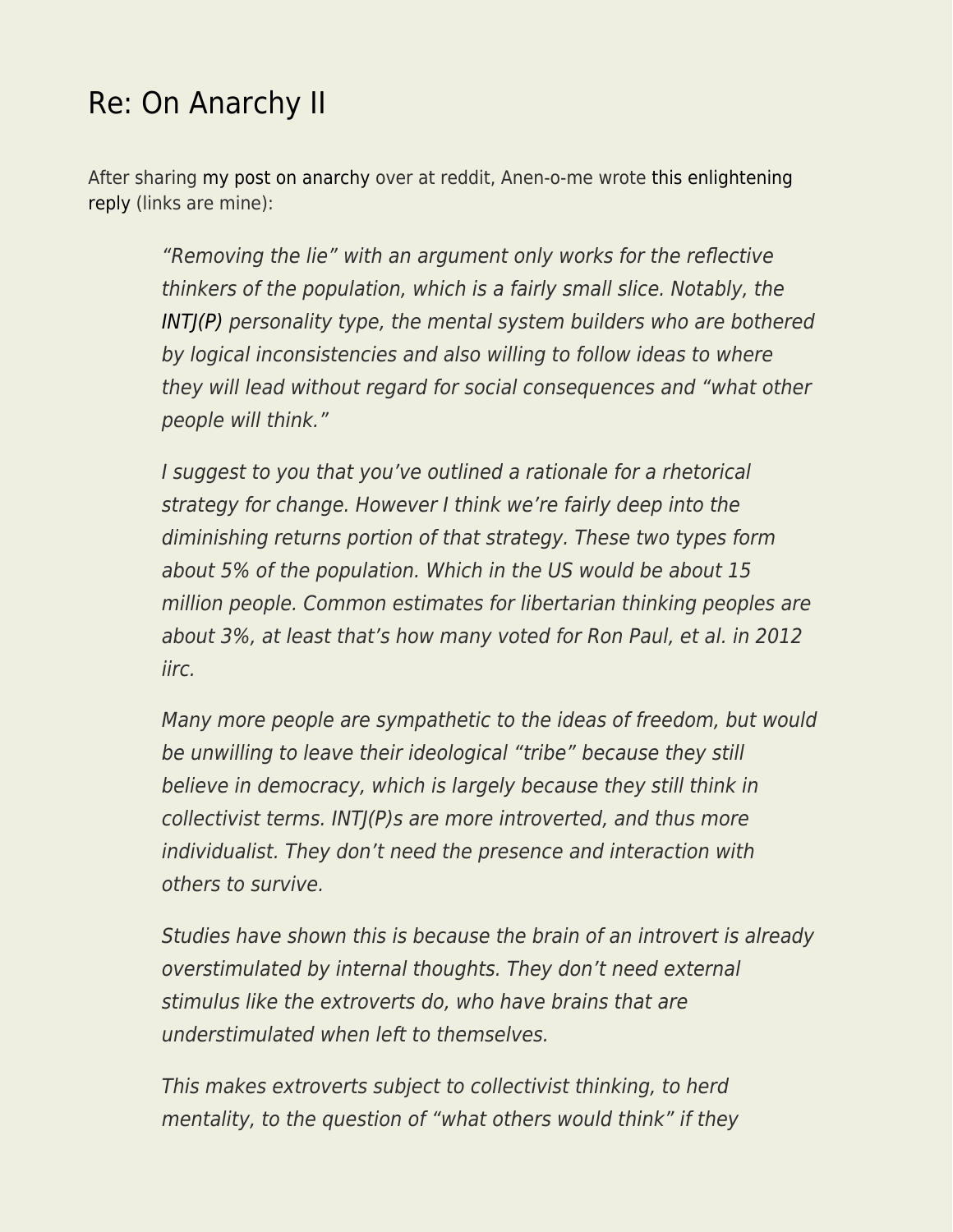became an anarchist–since they fear being alone, being exiled or shunned. Which frankly a lot of us, as introverts, do not.

E.g.: I was just at home in Tokyo as I am in the US, never experienced home-sickness or the like. It was an interesting place to be for the 10 days I visited. I would've loved to stay.

Anyway, I suggest to you that your strategy as outlined here can be effective in gathering further to the fold those who are susceptible to this kind of appeal, the  $INTI(P)$ s of the world.

But to make real headway with the other personality types we'll need a different strategy altogether, and that strategy must be rooted in practical experience.

We must actually build an ancap enclave, implement our ideas of decentralized law, decentralized services-of-governance-withoutgovernment, and decentralized money, and then invite the nonideological to begin living in these communities.

The grand test will be this: do the non-ideological adapt to our system, use it, and prefer it over the statist alternative?

If that ends up being the case, and I have good reason to think it will eminently be the case, then we can create a growing community where the non-ideological will begin living an ancap lifestyle, and come to overshadow in numbers the ideological ancaps.

They will adopt an ancap society as their status-quo, and come to defend it and believe in it the same way that the non-ideological of the US and other places have come to defend democracy and the like as a function of status-quo bias.

From there we will at last have two competing systems: a living, dynamic, explosively growing, wealthy ancap society with people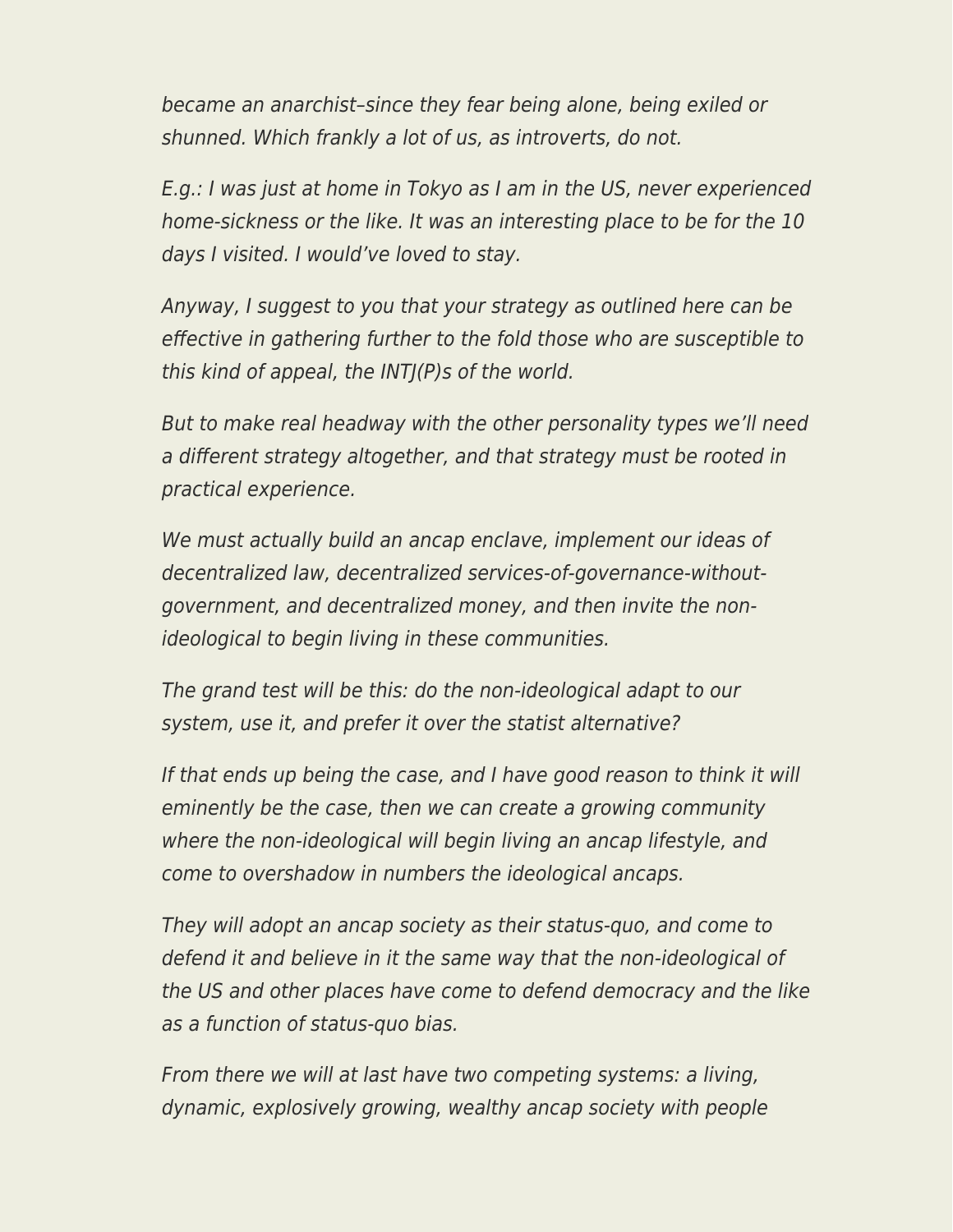streaming in for a better life and more opportunity from all over the world; *and* the dead statist status quo which grows ever deader the more laws get past, the more regulations go into effect, the more taxes and controls get passed.

We will by this means populate the world with ancap societies and brain-drain, talent-drain, investment-drain, and wealth-drain the entire world.

This can be accomplished very quickly, and I expect to see 1 million+ ancap societies within my lifetime. Possibly many of them, and much larger in number than that.

And I expect to see them first on the sea, in [a seasteading context](http://en.wikipedia.org/wiki/Seasteading). If you guys haven't been following seasteading events lately, the Seasteading Institute believes it is close to a deal with a South American country to form a [ZEDE](http://www.reddit.com/r/ZEDE) in their territorial waters which would allow us to begin building the first full-scale seastead within 2 years.

It will be a place to build an economic base on, and events will likely move quickly from there.

This will be effective because right now the statists' greatest argument against us is a status-quo argument: where is anarchocapitalism working in the world today? Well we know it's already working virtually everywhere, so let's show them how it can work in a formal setting.

When they see it working in actuality, when reporters can run down there and do stories on it, when they can interview the nonideological who moved there for a better life, when they can see with their own eyes replacement governance services actually working and being used, then they will face the kind of cognitive dissonance that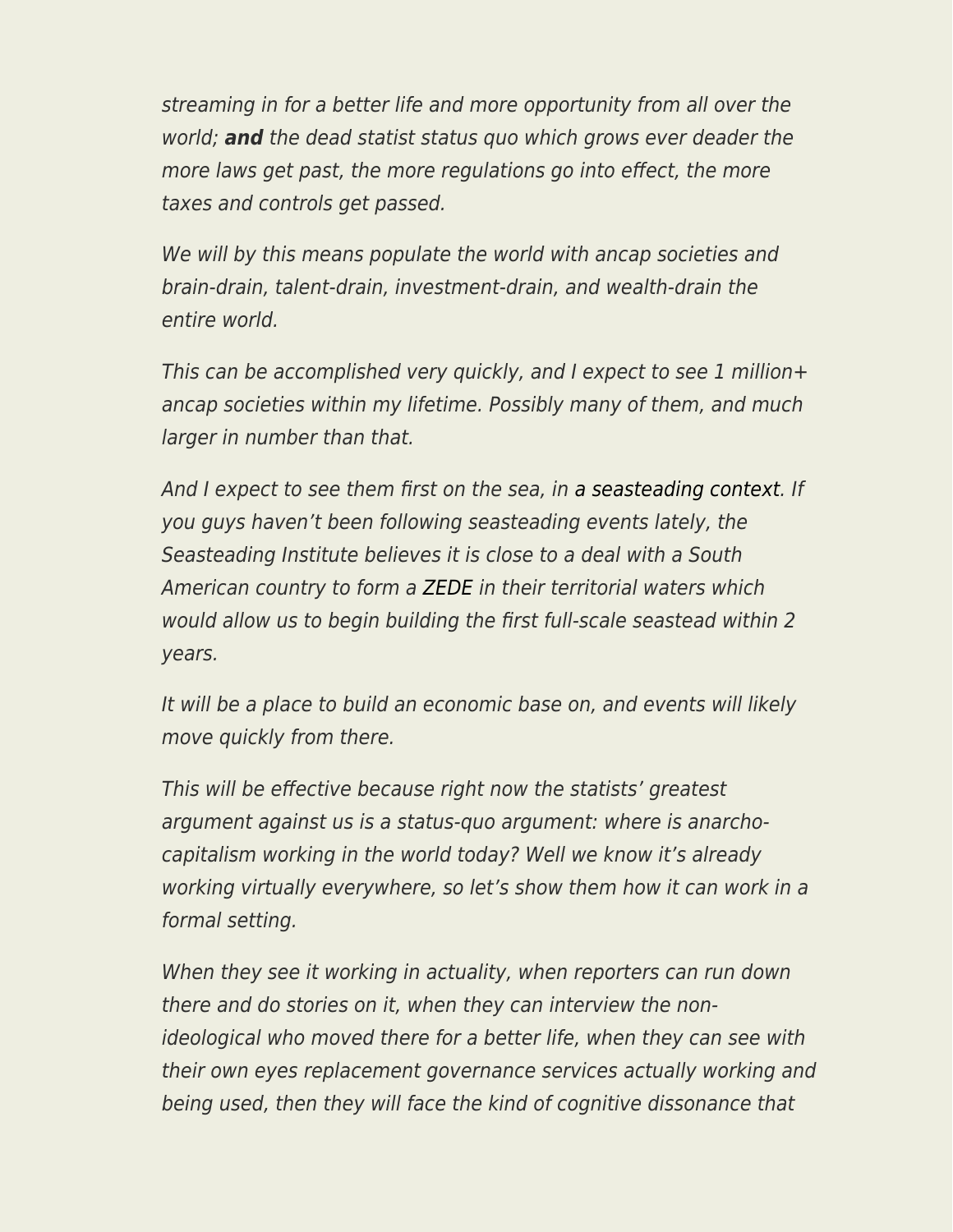ideas alone could not give them before, and that they cannot dismiss as easily as they can words and theories. These are people that need to see with their eyes. And when they do, all bets are off.

Take bitcoin as an example: we've been arguing for decades that a non-fiat currency would be better for X,Y,Z reasons. Where did that get us? Nowhere.

But actually building a replacement voluntarist service, bitcoin, and then actually using it ourselves has changed the entire dynamic, people are now forced to take it seriously by its staying power, and we're inches away from living through financial history.

There is an Anarchy II, but it is the anarchy of anarcho-capitalists as opposed to the previous left-anarchism that thought to make change mainly through war, violence, and political agitation. That's gotten them less than nowhere in the last century+.

And when democracy rolled over the world as a concept, was it because we forced others to adopt democracy? No, it was because they themselves saw that it worked and was a good idea, a logical alternative to monarchy, autocracy, and the tyranny of kings and generals.

Today our rhetorical task it to explain [why democracy has failed](https://web.archive.org/web/20170817032652/https://archive.lewrockwell.com/hoppe/hoppe4.html) and why our theory of political organization is a logical successor to democracy. What remains is to show it working, then let the idea sweep away democracies the world over not by the power of militaries or force, but because a better idea always replaces a failed one. And it is very nearly clear to people today that democracy has failed.

Let us now build our ideas into the world and test them with experience, live them ourselves. The result may be a new world for